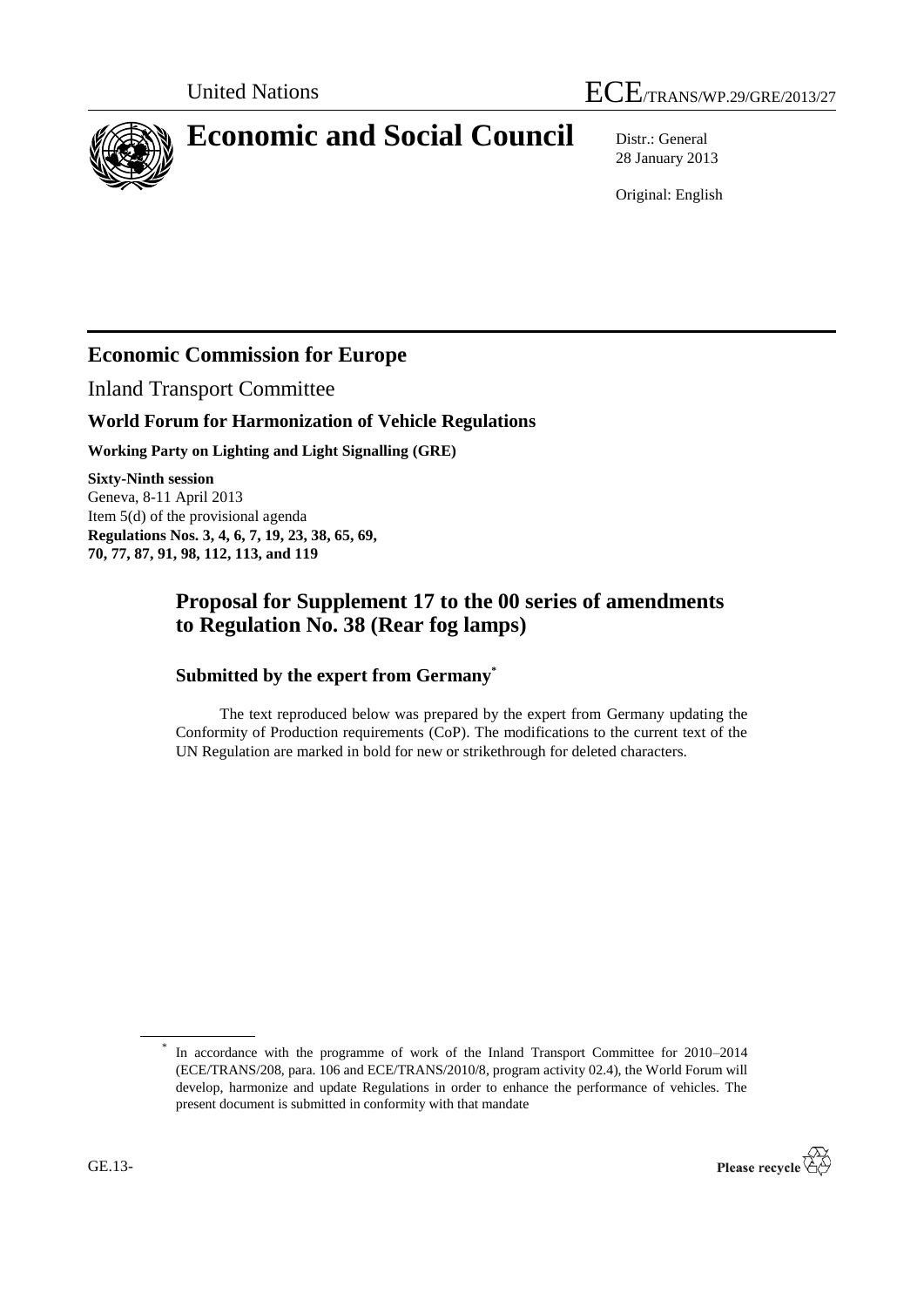## **I. Proposal**

*Paragraph 10.1. amend to read:*

"**10.1. Rear fog lamps shall be so manufactured as to conform to the type approved under this Regulation.** 

> **The compliance with the requirements set forth in paragraphs 6 and 9 above shall be verified as follows:**"

*Paragraph 10.2. (former)*, renumber as paragraph 10.1.1.

*Paragraph 10.3. (former)*, renumber as paragraph 10.1.2.

*Paragraph 10.4. (former)*, renumber as paragraph 10.2.

*Annex 4, paragraphs 1.2. to 1.3.,* amend to read:

- "**1.2. With respect to photometric performances, the conformity of massproduced lamps shall not be contested if, when testing according to paragraph 7 of this regulation, the photometric performances as set forth in paragraph 6 of this Regulation of any lamp chosen at random and equipped with a standard light source, or when the lamps are equipped with non-replaceable light sources (filament lamps or other), and when all measurements are made at 6.75 V, 13.5 V or 28.0 V respectively:**
- **1.2.1. no measured value deviates unfavourably by more than 20 per cent from the values prescribed in this Regulation.**
- **1.2.2. In the case of a direction indicator equipped with a replaceable light source, if results of the test described above do not meet the requirements, tests shall be repeated using another standard light source.**
- **1.3. With respect to colorimetric performance, the requirements set out in paragraph 9. of this Regulation shall be complied with.**"

*Annex 5,* amend to read:

#### "**Annex 5**

**Minimum requirements for sampling by an inspector**

- **1. General**
- **1.1. The conformity requirements shall be considered satisfied from a mechanical and a geometric standpoint, in accordance with the requirements of this Regulation, if any, if the differences do not exceed inevitable manufacturing deviations.**
- **1.2. With respect to photometric performances, the conformity of massproduced lamps shall not be contested if, when testing according to paragraph 7 of this Regulation, the photometric performances as set forth in paragraph 6 to this Regulation of any lamp chosen at random and equipped with a standard light source, or when the lamps are equipped with non-replaceable light sources (filament lamps or other), and when all measurements are made at 6.75 V, 13.5 V or 28.0 V respectively:**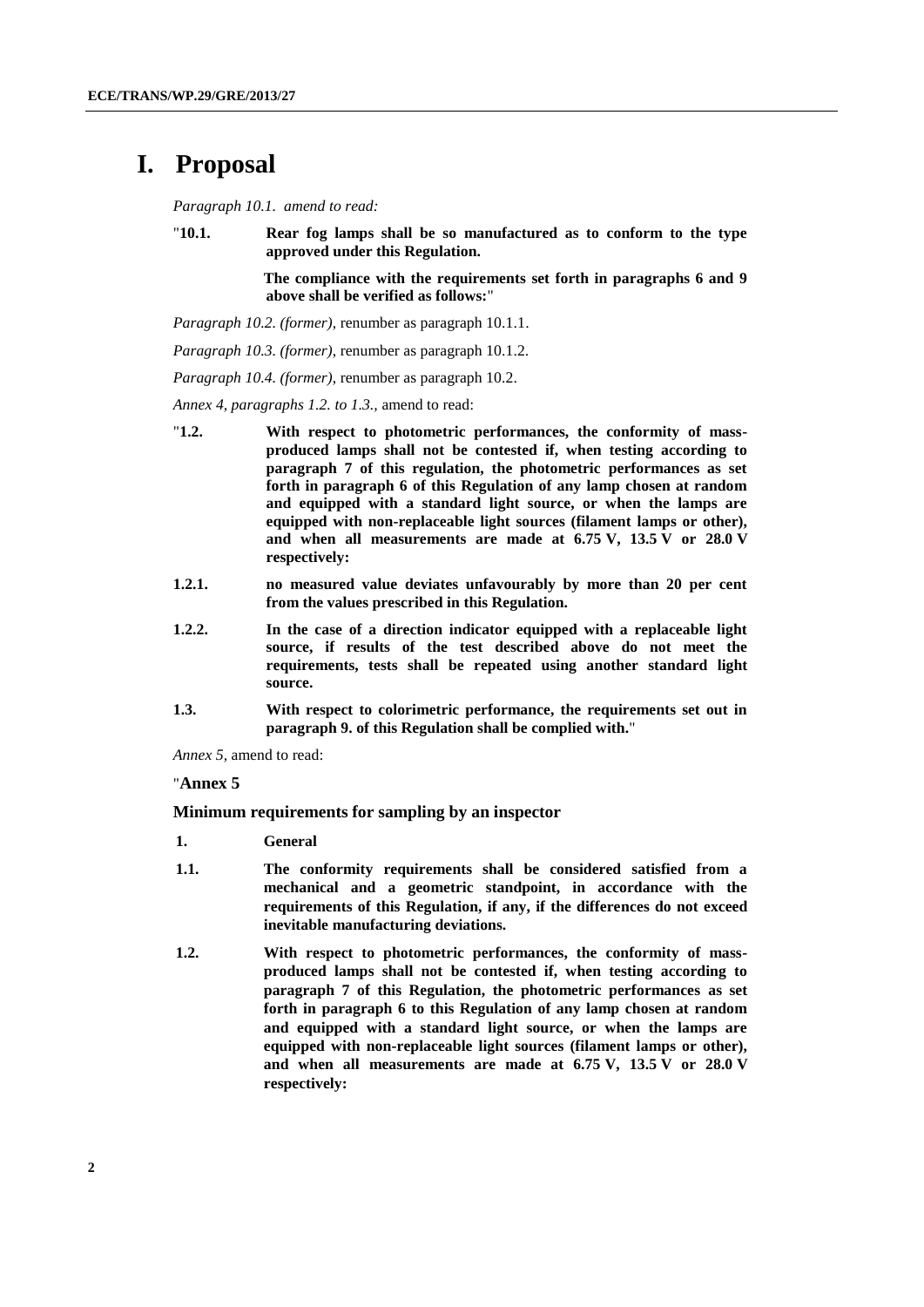- **1.2.1. according to the requirements in paragraph 1.2.1. of Annex 4 to this Regulation are met.**
- **1.2.2. In the case of a lamp equipped with a replaceable light source, if results of the test described above do not meet the requirements, tests on lamps shall be repeated using another standard light source.**
- **1.2.3. Lamps with apparent defects are disregarded.**
- **1.3. The chromaticity coordinates shall be complied with when tested under the conditions of paragraph 7 of this Regulation.**
- **2. First sampling**

**In the first sampling four rear fog lamps are selected at random. The first sample of two is marked A, the second sample of two is marked B.**

**2.1. The conformity of mass-produced rear fog lamps shall not be contested if the deviation of any specimen of samples A and B (all four lamps) is not more than 20 per cent.**

> **In the case, that the deviation of both lamps of sample A is not more than 0 per cent, the measurement can be closed.**

**2.2. The conformity of mass-produced rear fog lamps shall be contested if the deviation of at least one specimen of sample A or B is more than 20 per cent.**

> **The manufacturer shall be requested to bring his production in line with the requirements (alignment) and a repeated sampling according to paragraph 3. below shall be carried out within two months' time after the notification. The samples A and B shall be retained by the Technical Service until the entire CoP process is finished.**

**3. First repeated sampling**

**A sample of four lamps is selected at random from stock manufactured after alignment.**

**The first sample of two is marked C, the second sample of two is marked D.**

**3.1. The conformity of mass-produced rear fog lamps shall not be contested if the deviation of any specimen of samples C and D (all four lamps) is not more than 20 per cent.**

> **In the case, that the deviation of both lamps of sample C is not more than 0 per cent, the measurement can be closed.**

- **3.2. The conformity of mass-produced rear fog lamps shall be contested if the deviation of at least**
- **3.2.1. one specimen of sample C or D is more than 20 per cent but the deviation of all specimen of these samples is not more than 30 per cent.**

**The manufacturer shall be requested again to bring his production in line with the requirements (alignment).**

**A second repeated sampling according to paragraph 4. below shall be carried out within two months' time after the notification. The samples C and D shall be retained by the Technical Service until the entire CoP process is finished.**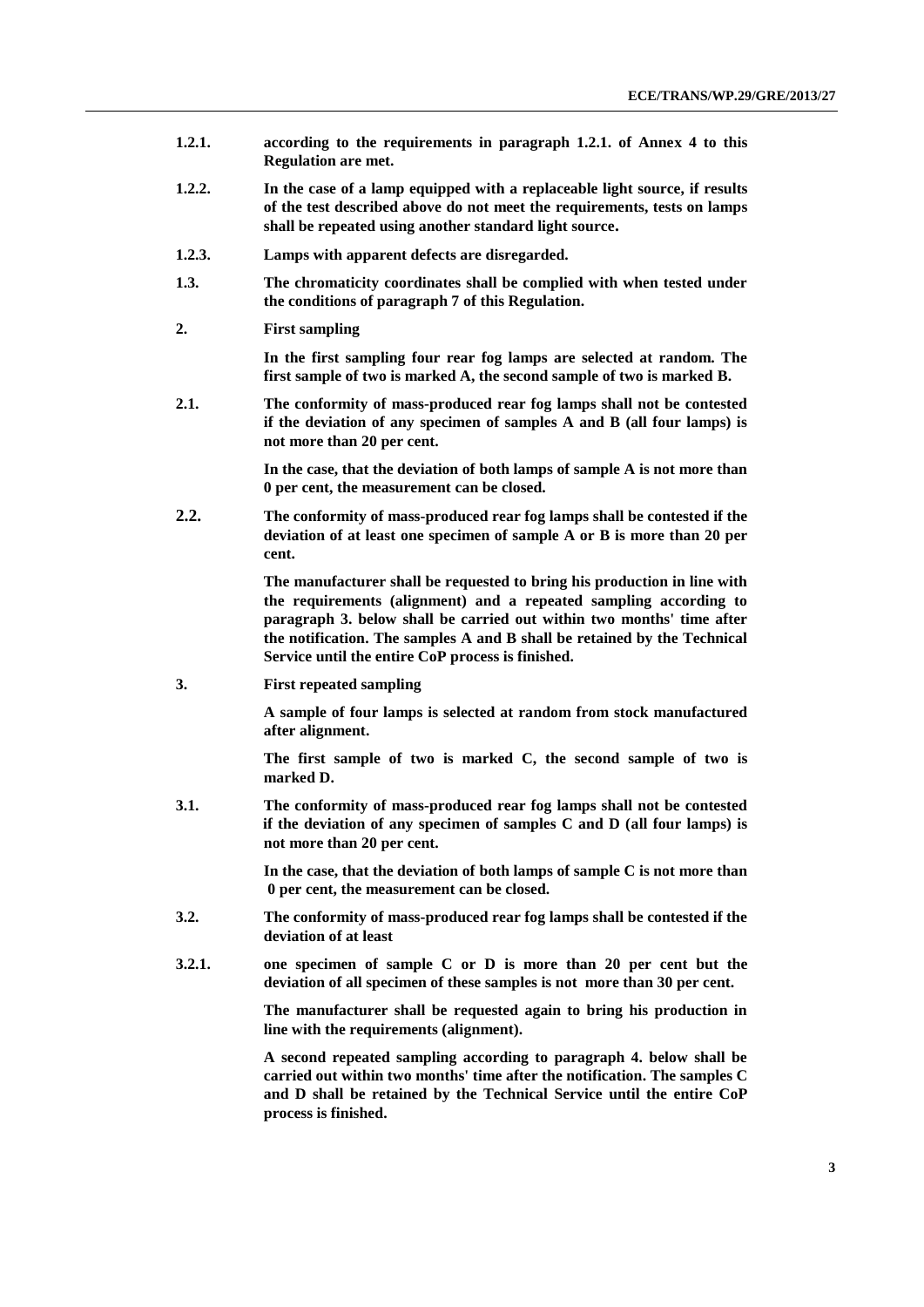**3.2.2. one specimen of sample C or D is more than 30 per cent.**

**In this case the approval shall be withdrawn and paragraph 5 below shall be applied.**

**4. Second repeated sampling**

**A sample of four lamps is selected at random from stock manufactured after alignment.** 

**The first sample of two is marked E, the second sample of two is marked F.**

**4.1. The conformity of mass-produced rear fog lamps shall not be contested if the deviation of any specimen of samples E and F (all four lamps) is not more than 20 per cent.**

> **In the case, that the deviation of both lamps of sample E is not more than 0 per cent, the measurement can be closed.**

**4.2. The conformity of mass-produced rear fog lamps shall be contested if the deviation of at least**

**one specimen of sample E or F is more than 20 per cent.** 

**In this case the approval shall be withdrawn and paragraph 5 below shall be applied.**

**5. Approval withdrawn**

**Approval shall be withdrawn according to paragraph 11. of this Regulation.**"

*Figure 1*, shall be deleted.

### **II. Justification**

1. The present set of proposals for amendments to the CoP provisions in a number of Regulations on lighting and light-signalling is based on ECE/TRANS/WP.29/GRE/2012/19 which was considered at the sixty-eighth GRE session. GRE invited the expert from Germany to prepare a revised proposal covering all relevant lighting UN Regulations and adding the necessary background information. The proposals reflect the results of discussions and evaluation of input from experts carried out after the sixty-seventh GRE session.

2. The scope of the proposals was defined as follows:

(a) The package of collective amendments covers the CoP provisions in Regulations Nos. 3, 4, 6, 7, 19, 23, 38, 65, 69, 70, 77, 87, 91, 98, 112, 113 and 119. In addition to the proposals for Regulation No.7 and 98 are two informal documents prepared, which contain the entire text of the Regulations.

(b) Regulations Nos. 37, 48, 53, 74 and 99 have not been included, as they are written in a different format.

(c) Regulations Nos. 1, 5, 8, 20, 56, 57, 72 and 82 remain unchanged, because they are not applicable for new approvals.

(d) Regulations Nos. 50, 88 and 104 have also been left behind for the time being, as their CoP provisions are set out as a general paragraph of the Regulation and contain no detailed requirements like the existing annexes on "Minimum requirements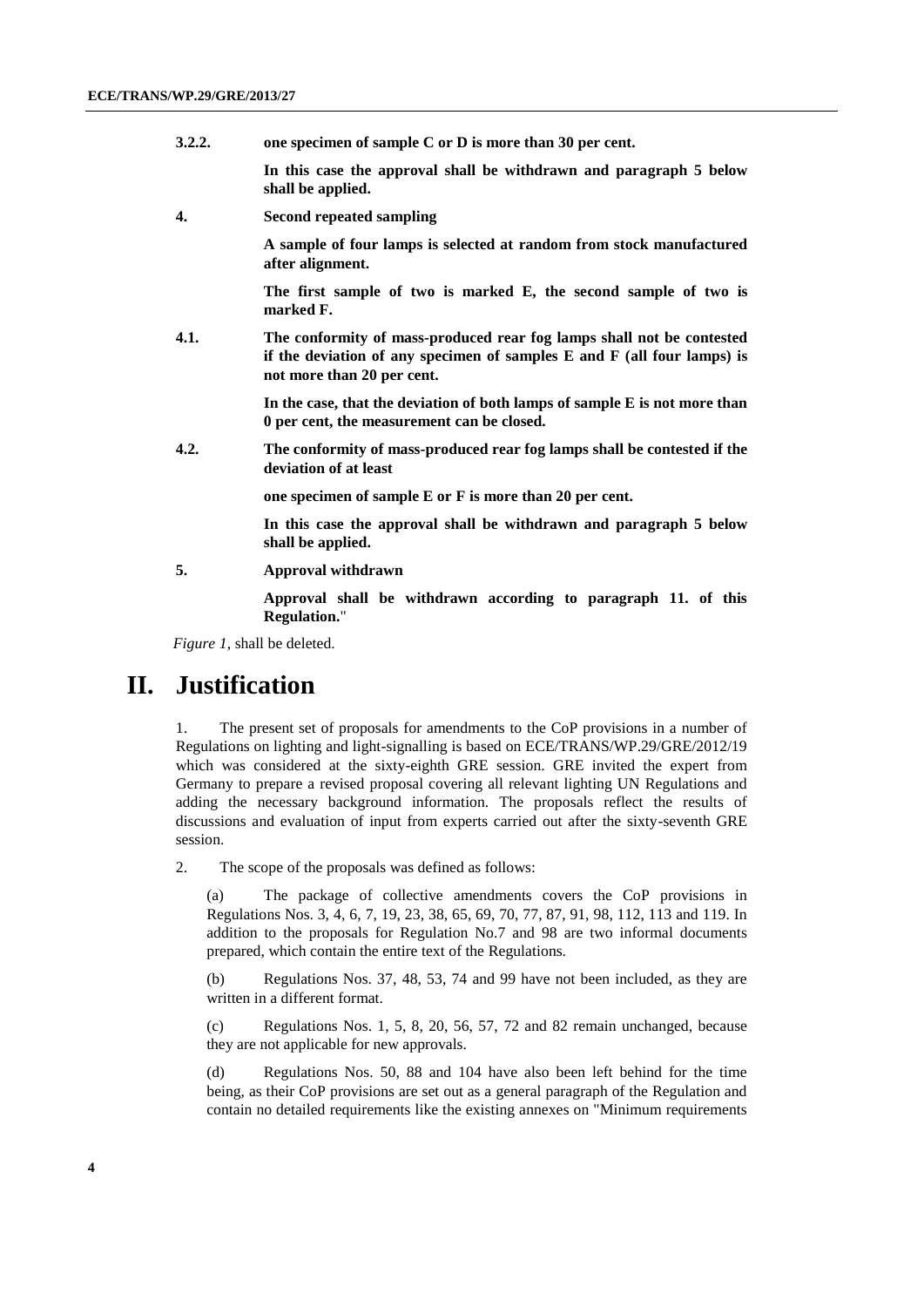for conformity of production control procedures" and "Minimum requirements for sampling by an inspector". The update of these Regulations would require a fundamental approach and can be done after GRE has taken a decision on the CoP issue.

3. The proposals clarify in the relevant paragraphs of the above mentioned Regulations, that the specimens taken at random may deviates unfavourably by not more than 20 per cent from the prescribed (required) values.

4. In the relevant annexes on "Minimum requirements for conformity of production control procedures" of the light-signalling-regulations, tables equivalent to the lighting regulations were incorporated, which show the equivalent deviation in candela for small values (e.g. geometric visibility).

5. The relevant annexes on "Minimum requirements for sampling by an inspector" were completely restructured and simplified. All former examples which caused a great deal of confusion were deleted.

6. CoP is now described in a clear structured stepwise process (with limited steps), which gives the manufacturer the chance in the first step - in the case of deviations of more than 20 per cent - to align his production process. Also, the CoP process can be completed earlier when the first two samples are in the full specifications.

7. The proposal details the "third step" which defines the condition where the approval shall be withdrawn, when after the second repetition of this process the manufacturer was not in the position to "align" his production process in the correct way.

8. The attached drawing shall demonstrate this stepwise process.